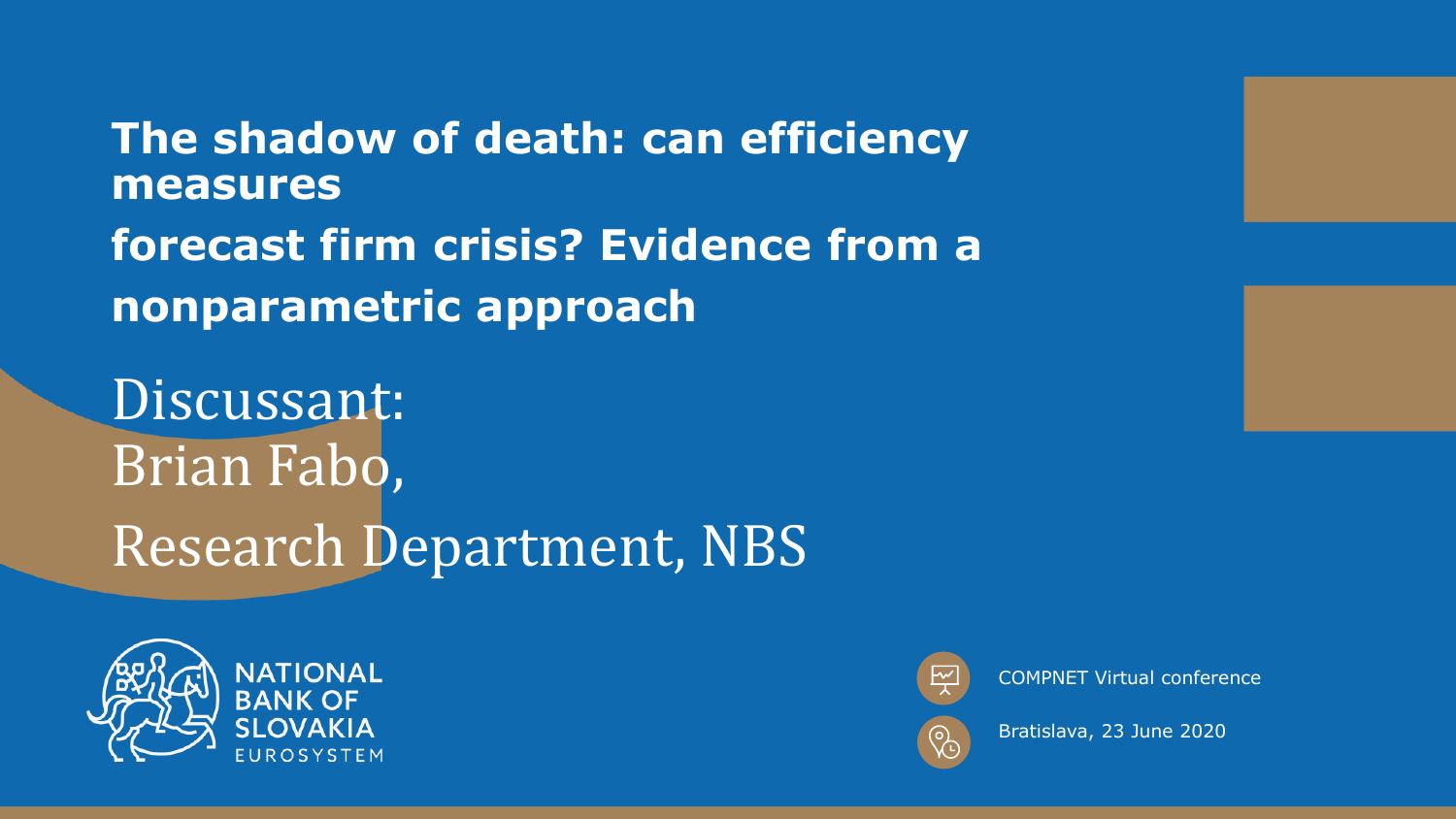# Background



*Why is it that you white people developed so much cargo, but we black people had little cargo of our own?* Jared Diamond (1997): *Guns, Germs, and Steel: The Fates of Human Societies, p.14*

The paper discusses on of the most important questions in economics – why some firms prosper and thrive, while other fail?

The model considers the quality of infrastructure, effectively differentiating between the North and the South of Italy.

It uses propensity score mataching to find existing agrifood companies in Italy that are similar to those that failed in terms of region, economic activity and revenues in 2009 and then looks at firm productivity to explain the survival or failure of a company.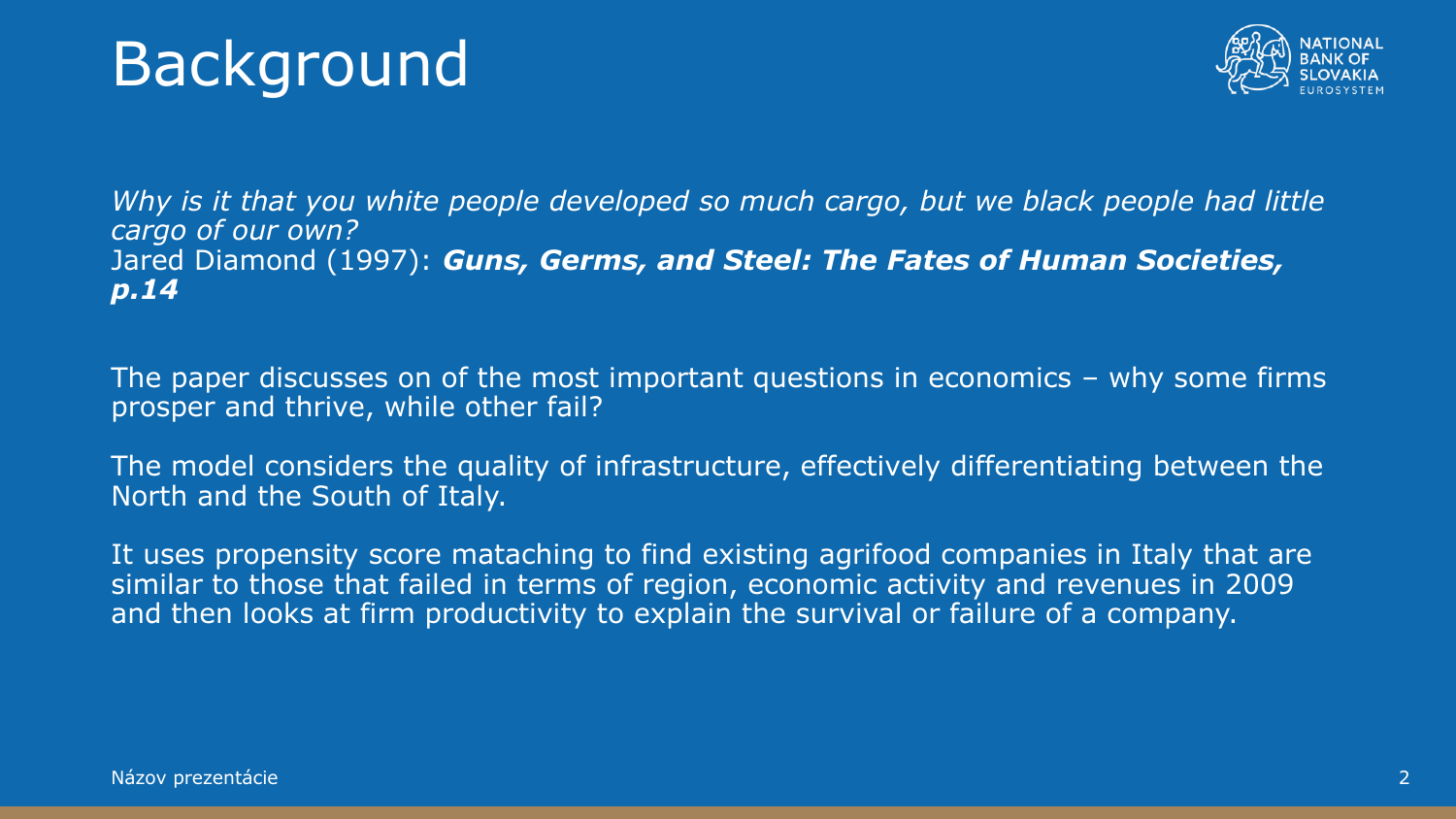# Interesting findings I



*the managerial efficiency, the conditional efficiency and the technical efficiency have positive and statistically significant coefficients. The positive signs indicate that – net asset and other factors being constant – the more inefficient a company was (from all points of view), the more likely it was to fail.* p.10

which is as it should be, as the ancient economic wisdom teaches us:

*A man grows rich by employing a multitude of manufacturers: he grows poor by maintaining a multitude of menial servants*  Adam Smith(1776): The Wealth of Nations, p. 330

#### **BUT**

*conditional inefficiency (efficiency that accounts for the Infrastructural Index) has a stronger impact than the managerial inefficiency p.10*

This directly links firms survival to the development of infrastructure in the region where they are located; if it falls behind, even well run firms can perish. This is indeed an important point, which to me is a "selling point" of the article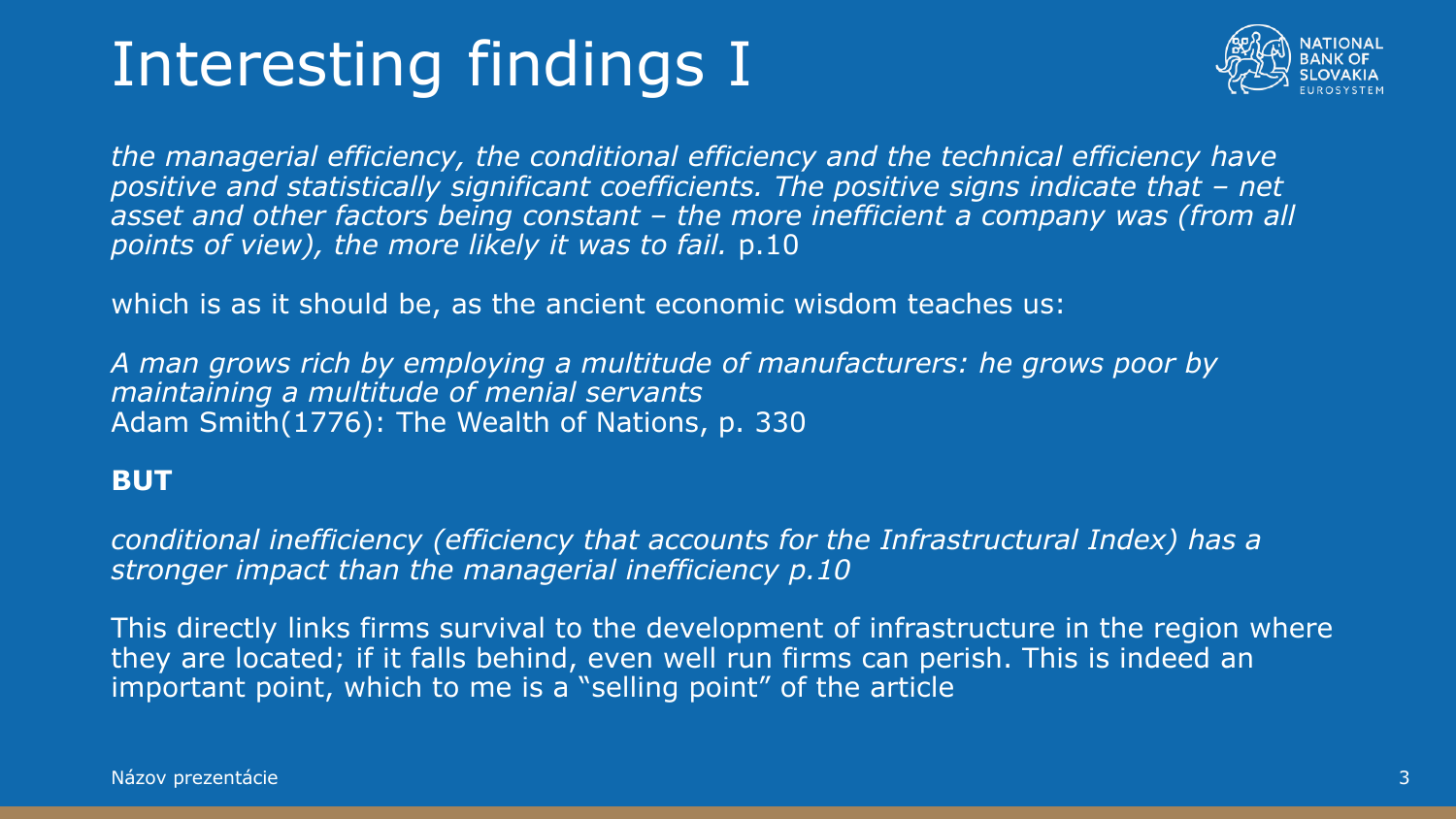# Interesting findings II



Furthermore:

We can see a U-shaped distribution: with small values of infrastructure, we can see a *significant heterogeneity but with a light negative effect. When the Infrastructural Index increases* ... *we notice a positive effect.* (p.8)

This seems related to a standard J-curve known from political economy of reforms. Improving the business environment is likely to make things worse by killing some firms that learned to survive in the "swamp" before further improvement makes things better.